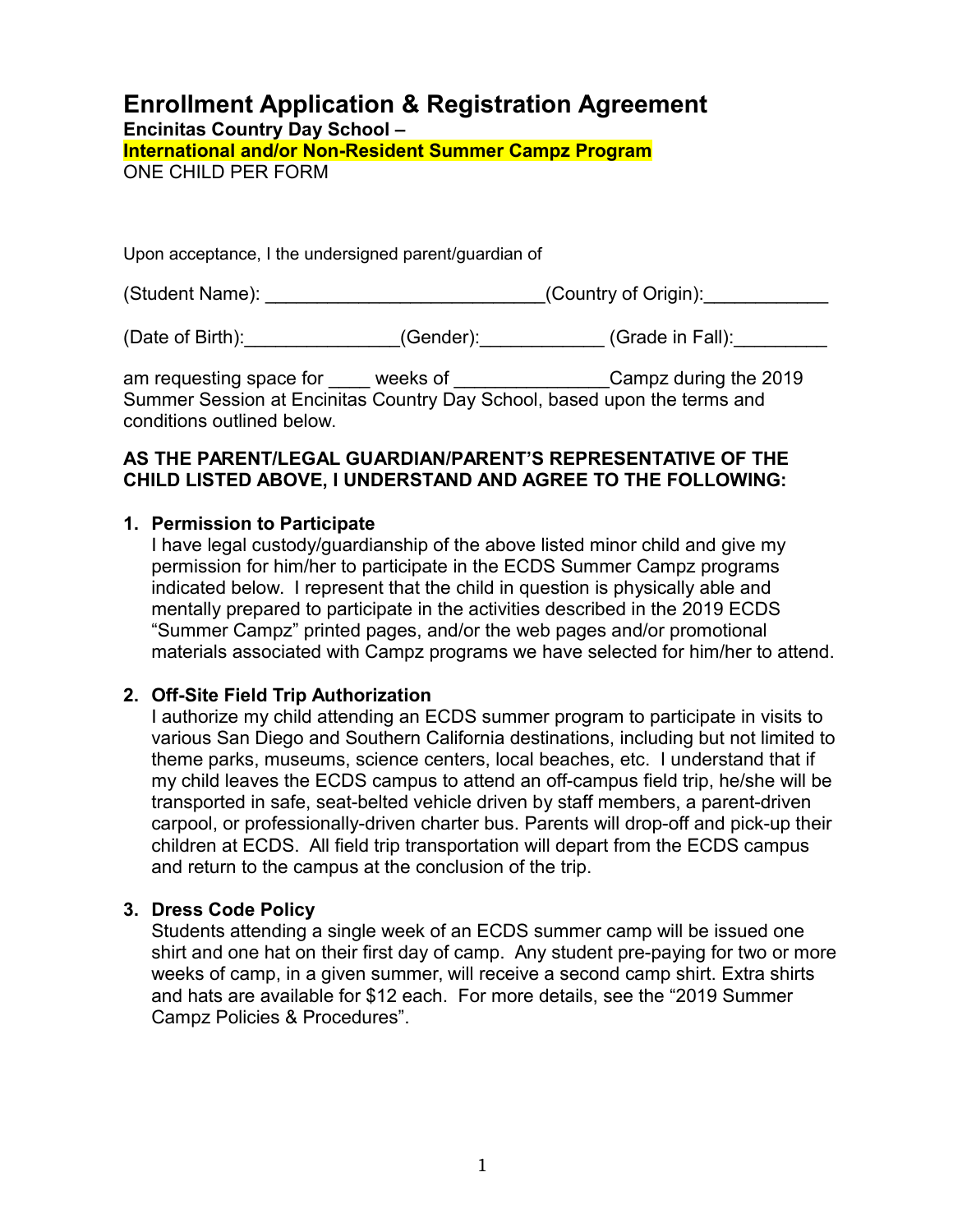# **4. Campz Selections**

Please check the appropriate boxes below and fill in associated fees and totals where indicated.

| <b>Registration Fee</b>                                                                                                                                                                                |       |
|--------------------------------------------------------------------------------------------------------------------------------------------------------------------------------------------------------|-------|
| (\$200 one time, per student, per season)                                                                                                                                                              | \$200 |
| <b>Variety Campz</b><br>$(Weekly Rate = $385)$<br>$\Box$ Week 1 (July 8 to July 12)<br>$\Box$ Week 2 (July 15 to July 19)<br>$\Box$ Week 3 (July 22 to July 26)<br>$\Box$ Week 4 (July 29 to August 2) |       |
| <b>RadCampz</b><br>$(Weekly Rate = $420)$<br>$\Box$ Week 1 (July 8 to July 12)<br>$\Box$ Week 2 (July 15 to July 19)<br>$\Box$ Week 3 (July 22 to July 26)<br>$\Box$ Week 4 (July 29 to August 2)      |       |
| <b>Odyssey Campz</b><br>$(Weekly Rate = $450)$<br>$\Box$ Week 1 (July 8 to July 12)<br>$\Box$ Week 2 (July 15 to July 19)<br>$\Box$ Week 3 (July 22 to July 26)<br>$\Box$ Week 4 (July 29 to August 2) |       |
| <b>TOTAL CAMPZ FEES</b>                                                                                                                                                                                |       |

### **5. Sibling Discount Program**

A Sibling Discount applies when two or more siblings attend Campz during the same week, or the same number of weeks in the 2019 summer session. The child attending the highest priced Campz program will be charged the full tuition price and a discount will apply to the tuition of all siblings of that child that qualify (Maximum Discount Rate for  $\overline{VC} = $345$ , RC = \$380,  $\overline{OC} = $405$ ). No other discounts apply.

## **6. Early Enrollment Discount Program**

The Early Enrollment Discount program rewards families that enroll students by April 30 with the Maximum Discount Rate, which is the same as the Sibling Discount Rate listed above. Discount programs cannot be combined.

### **7. Photo & Video & Social Media Release Authorization**

I give permission for ECDS to use photographs/digital images of my child in advertisements, brochures, newsletters, newspapers, broadcasts, telecasts, webcasts and on ECDS main or Campz web sites, and any other form of communication.

*Initial here for Photo Release Authorization\_\_\_\_\_*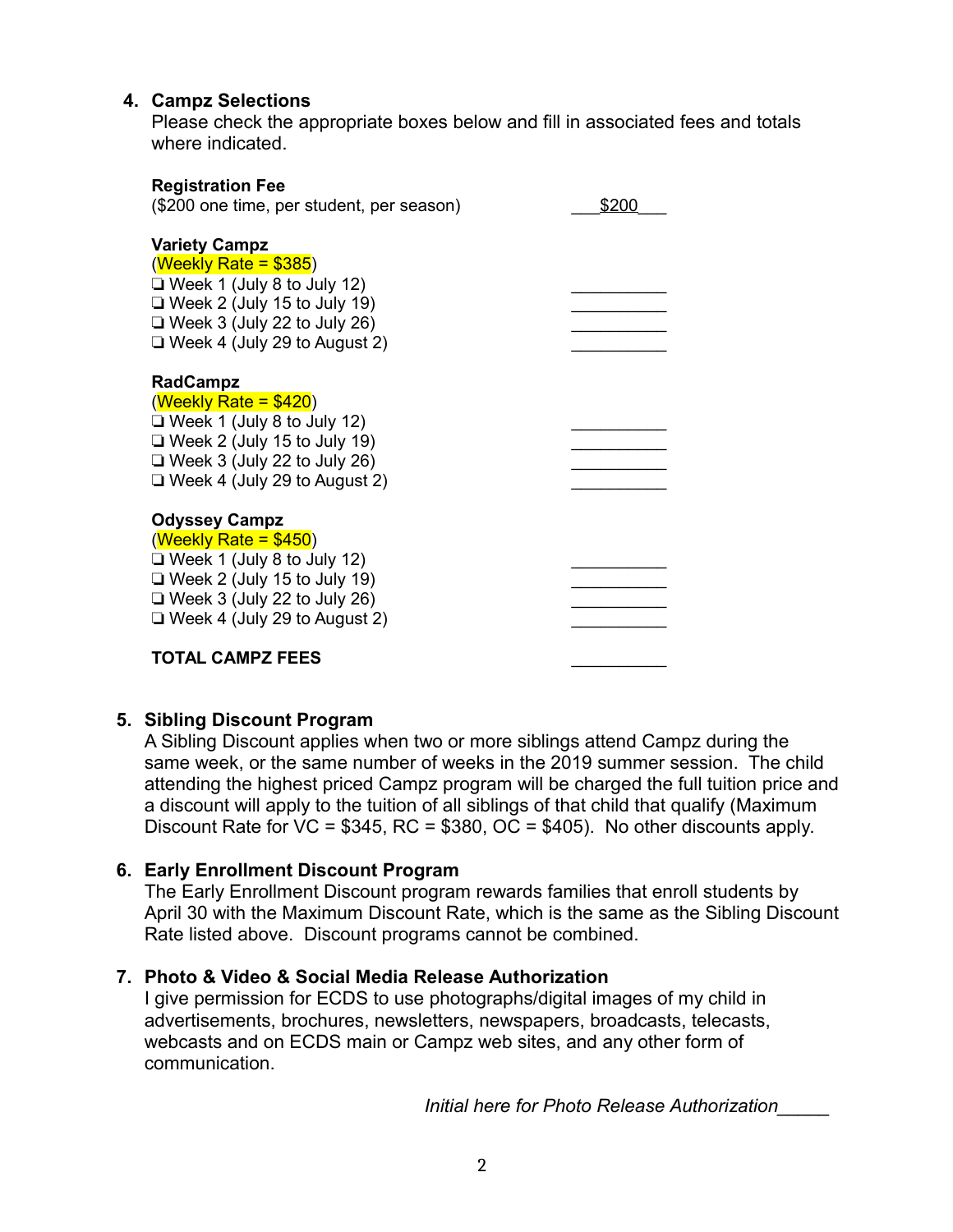#### **8. Sunscreen Use and Authorization**

I understand that I am to apply sunscreen to my child before dropping him/her off to attend an ECDS Summer Campz program.

I also understand that it is my option to authorize ECDS staff to apply sunscreen, that I provide, to my child as needed throughout the day when he/she is attending an ECDS summer program. If I have authorized its use, it is my responsibility to supply to ECDS camp personnel an unexpired bottle/tube of sunscreen, labeled with my child's first and last name.

*Initial here if authorizing ECDS staff to apply Sunscreen \_\_\_\_\_*

### **9. Absence Policy**

Tuition fees for Campz are paid in consideration for a place in ECDS summer programs. No refunds or credits accrue to students who are absent during weeks that they are enrolled in ECDS Campz.

#### **10.Refund Policy**

No cash refunds will be considered beyond 72-hours of when this Application becomes a binding Agreement (See below).

#### **11. Hold Harmless Release**

I hereby assume all risks of injury or illness for my child that may occur while participating in any ECDS Summer Campz activity, or using facilities or equipment owned or rented by ECDS. I will in no way hold ECDS, its agents, contractors, employees, or its successors and assigns liable for lost or damaged belongings or injury that my child may sustain while involved in a summer program based at ECDS.

### **12.Financial Responsibility**

I assume financial responsibility for my child and agree to meet all financial obligations when they are due.

#### **13.Misc. Terms & Conditions**

The tuition amount listed above is only for the weeks specified, and is nonrefundable once the applicant has been accepted and a position has been formally reserved.

In order to meet the needs of all of its students and ensure a safe and productive learning environment, the School reserves the right to determine initial placement and ongoing acceptance and placement of all students.

If, for any reason, it is found to be in the best interest of the School, the School reserves the right to withdraw an offer of enrollment at any time, and nullify an executed Enrollment Agreement. If the School withdraws an offer of enrollment, all advance tuitions/fees paid but not earned will be refunded and balances due will be waived.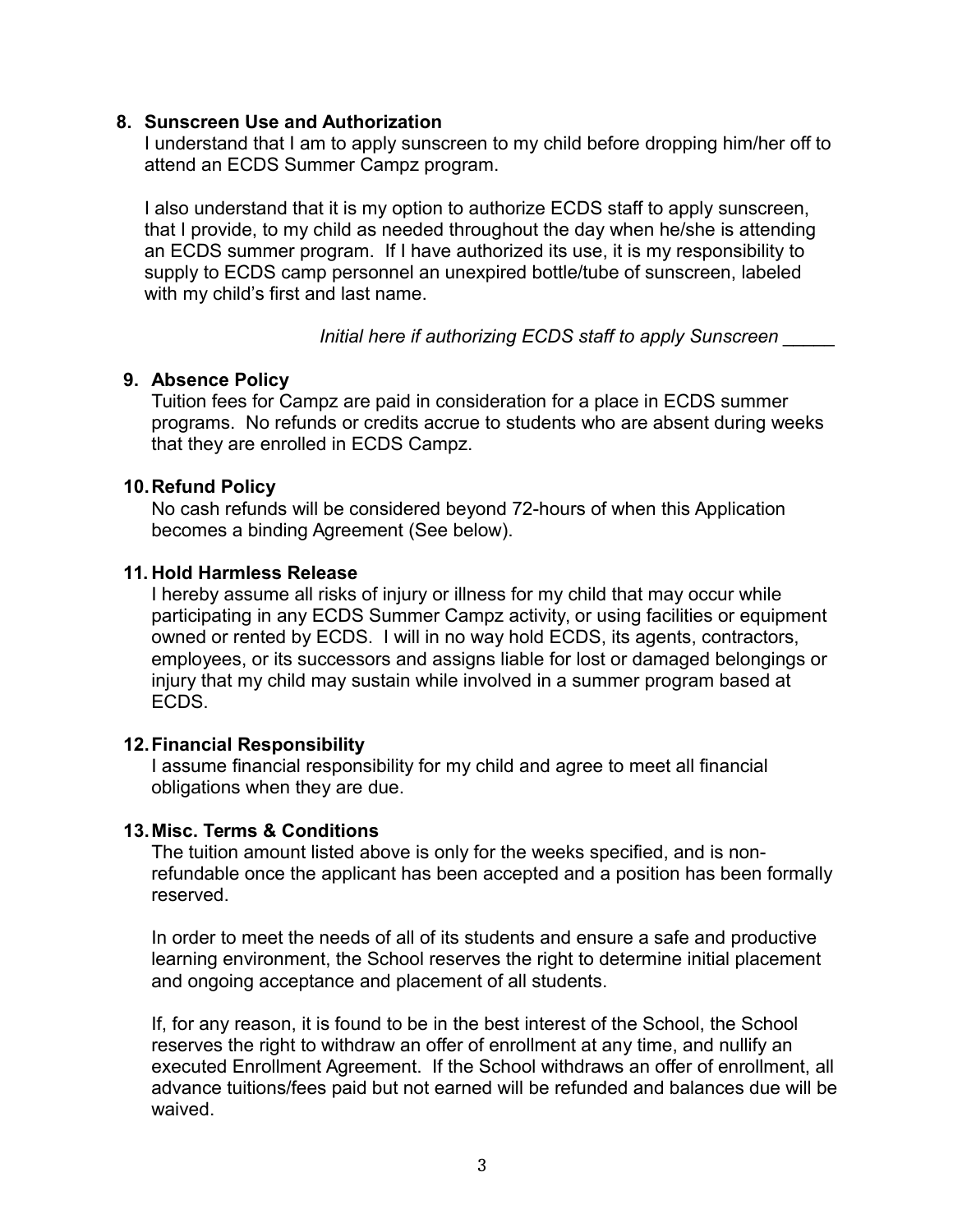This contract is subject to ECDS's published policies and procedures outlined in the various parent handbooks, school documents and notices. These policies and procedures include but are not limited to policies regarding discipline, attendance, health and safety, field trips and student dress and behavior that may be periodically updated without prior notice. Copies of these informational materials are available and can be requested and viewed in the ECDS office located at 3616 Manchester Ave, Encinitas, CA 92024.

Before & After School Care and other incidental fees, if applicable, will be billed separately according to the published rates for these services.

All prices are subject to change without notice.

When counter-signed below by all parties, the student is registered and this application becomes a binding agreement.

#### **14.Understandings & Agreements**

I have read, and I understand, agree with, and will abide by, the contents of this Agreement.

*\_\_\_\_\_\_\_ (Initial here)*

I understand that if, for any reason, it is found to be in the best interest of ECDS, ECDS reserves the right to nullify an accepted Application & Registration Agreement in a Summer Campz program. If ECDS nullifies this Agreement, all advance fees paid but not earned will be refunded and any balance due will be waived.

*\_\_\_\_\_\_\_ (Initial here)*

I verify that all information above is true and correct *(check box that applies)*

 $\Box$  Parent  $\Box$  Guardian  $\Box$  Parent's Representative

|       |        |                                                                                                      | Date:____________________ |
|-------|--------|------------------------------------------------------------------------------------------------------|---------------------------|
|       |        |                                                                                                      |                           |
|       |        |                                                                                                      |                           |
|       |        |                                                                                                      |                           |
|       |        |                                                                                                      |                           |
|       |        |                                                                                                      |                           |
| City: | State: | Zip: The Solid State State State State State State State State State State State State State State S | Country                   |